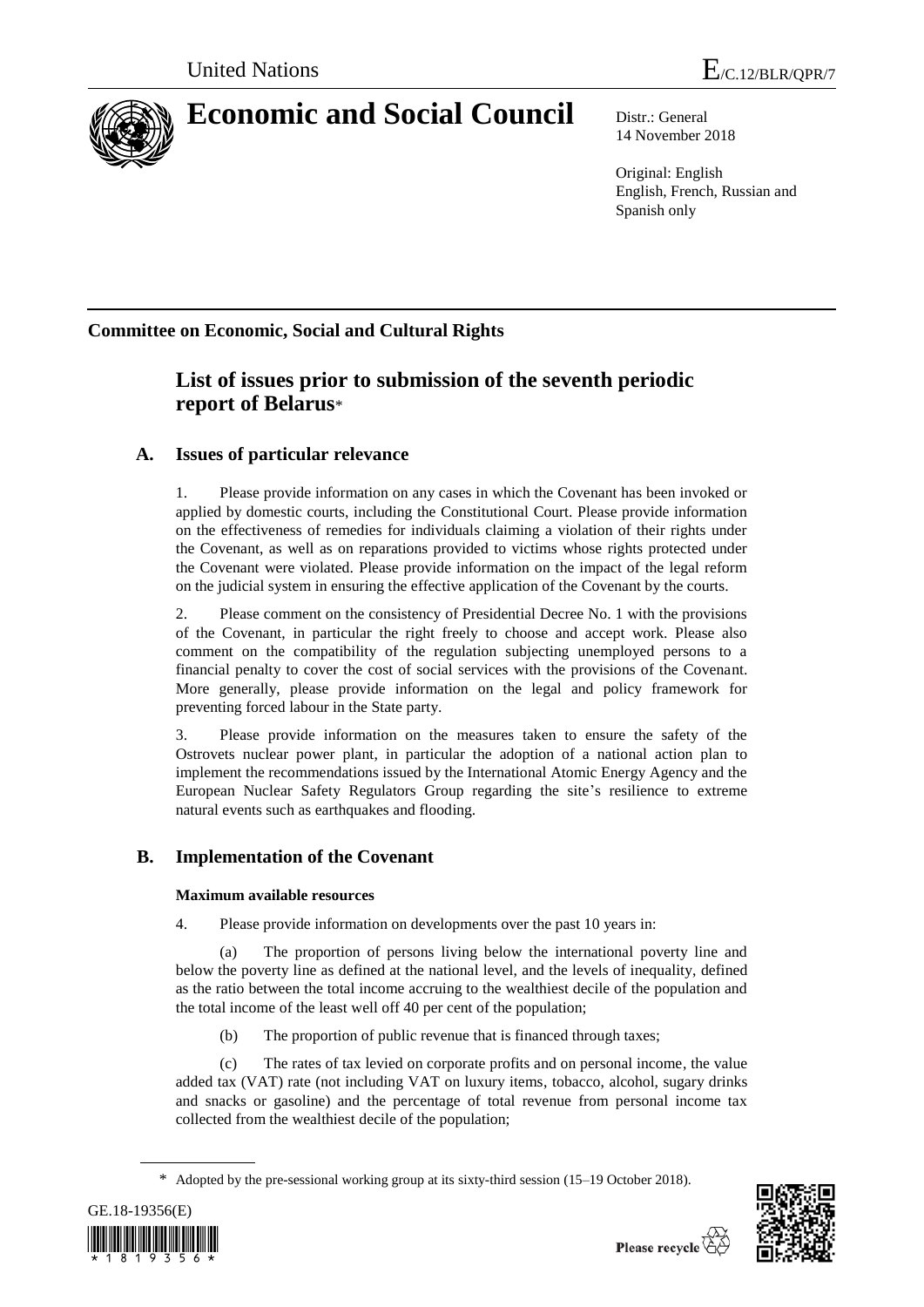(d) Public expenditure as a percentage of gross domestic product and, within total public expenditure, the proportion of the public budget dedicated to social priorities (employment, education, food, health, social security, water and sanitation, housing and culture);

(e) Inflation-adjusted absolute levels of spending on these social priorities.

5. Please provide information, including statistical data, on the impact of targeting, as referred to in the common core document (HRI/CORE/BLR/2015, para. 30), on the enjoyment of economic, social and cultural rights, disaggregated by disadvantaged groups, including but not limited to women, children, migrants, older persons, persons with disabilities, persons living in rural or urban areas, and Roma.

6. Please provide information on the enforcement of the legal framework to combat corruption, including information on cases of corruption and prosecutions of high-level officials.

#### **Non-discrimination**

7. Please provide information on any progress made towards the adoption of a comprehensive anti-discrimination law, as recommended by the Committee in 2013 (E/C.12/BLR/CO/4-6, para. 8) and accepted in 2015 by the State party during the second cycle of the universal periodic review (A/HRC/30/3, paras. 129.25 and 129.27, and A/HRC/30/3/Add.1).

8. Please provide information on concrete steps taken to establish a national human rights institution in accordance with the principles relating to the status of national institutions for the promotion and protection of human rights (the Paris Principles).

9. Please provide information on the enforcement of the law on HIV/AIDS, including its restrictions on the rights of persons to education, to a choice of work, to a choice regarding military service and to choices in other economic, social and cultural areas. Please indicate whether there are any plans to amend or repeal this law.

10. Please provide information on the enforcement of the regulations on the registration of civil society organizations working on Covenant-related issues. Please include details on the protection of the rights of drug users, sex workers, lesbian, gay, bisexual, transgender and intersex persons, unemployed persons and single parents. Please indicate to what extent the regulations regarding civil society organizations enable them to operate freely.

#### **Equal rights of men and women**

11. Please provide information on the measures taken to remove the legal prohibition of women's right to work in 182 professions. Please provide information on the impact of these measures on the elimination of strong gender role stereotypes.

#### **Right to work**

12. Please provide information, including statistical data, on unemployment and underemployment disaggregated by sex, age, ethnicity, residence in rural or urban areas and employment in the formal and informal sectors.

#### **Right to just and favourable conditions of work**

13. Please provide information on the implementation of the legal and policy framework in relation to general conditions of work and the effectiveness and findings of labour inspections. Please also provide information on measures to ensure occupational health and safety, including data on the number and types of accidents per sector.

14. Please provide information regarding the number of persons, disaggregated by sex, age and ethnicity, held in medical and labour rehabilitation centres, and regarding the conditions under which they are held and are required to work. Please provide information on the number of parents who are subject to mandatory job placements as a punitive measure following the removal of their parental rights or because they have been unable to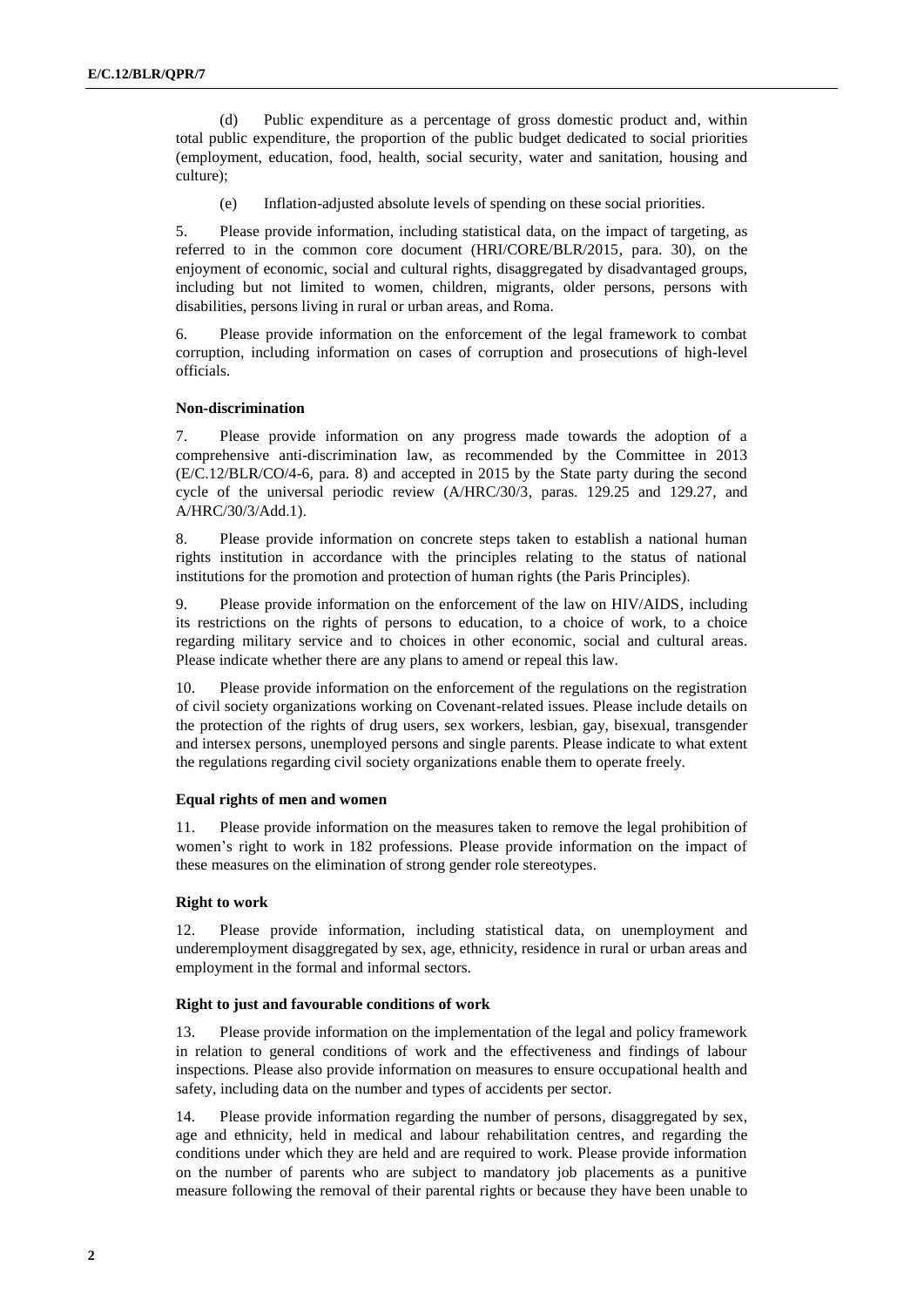cover the reimbursement of State expenditure for their children's upbringing in State institutions.

#### **Trade union rights**

15. Please provide information about the legal and policy framework for trade unions including independent trade unions, with details on the measures to guarantee their free and effective operation.

#### **Right to social security**

16. Please provide information on the legal and policy framework for social security, including details on social assistance, the proportion of people covered, the level of coverage and whether this coverage ensures an adequate standard of living. In particular, please provide information on the impact of recent reforms on the adequacy of qualifying conditions and the amounts of pension and unemployment benefits granted.

#### **Protection of the family and children**

17. Please provide information on the implementation of the legal and policy framework for maternity and paternity leave and for parental leave, including details on uptake.

18. Please provide information, including statistical data, on the childcare facilities for children up to 3 years of age and their availability for parents from disadvantaged and marginalized groups across the State party.

19. Please provide information on the number of identified victims of trafficking and the type of assistance provided to them, notably in the context of the scheme for the rehabilitation and social reintegration of victims of trafficking in persons mentioned in the common core document (HRI/CORE/BLR/2015, para. 185).

#### **Right to an adequate standard of living**

20. Please provide information on the housing situation for the general population, including on social housing for disadvantaged and marginalized groups. Please provide information on homelessness and measures to provide shelters for homeless persons.

21. Please provide information on the measures taken, including impact assessments, to ensure that environmental degradation and hazards do not have an adverse impact on the enjoyment of economic, social and cultural rights. Please provide information on the measures taken to guarantee public participation in decision-making regarding environmental matters, as well as measures taken to ensure access to related information.

22. Please provide information on the impact of rehabilitation measures taken in areas contaminated by radioactive fallout from the disaster at the Chernobyl nuclear power plant in 1986, as described in the common core document (HRI/CORE/BLR/2015, paras. 77–80). Please provide details on the enjoyment of economic, social and cultural rights by the affected population.

#### **Right to physical and mental health**

23. Please provide information on the national health insurance and public health-care system. Please describe the impact of the programmes aimed at maintaining and improving public health and developing health care, as described in the common core document (HRI/CORE/BLR/2015, para. 113).

24. Please provide information on the laws, policies and practices that prohibit the detention and forced medical treatment of persons in psychiatric hospitals or institutions and describe the safeguards in place to ensure that such persons are treated in line with the provisions of the Covenant. Please provide information on the development of communitybased mental health care in the State party.

25. Please provide information regarding measures to reduce the harm caused by excessive consumption of alcohol and tobacco and the impact of these measures. Please provide information on any policy measures to reduce the level of salt, sugar and trans-fat